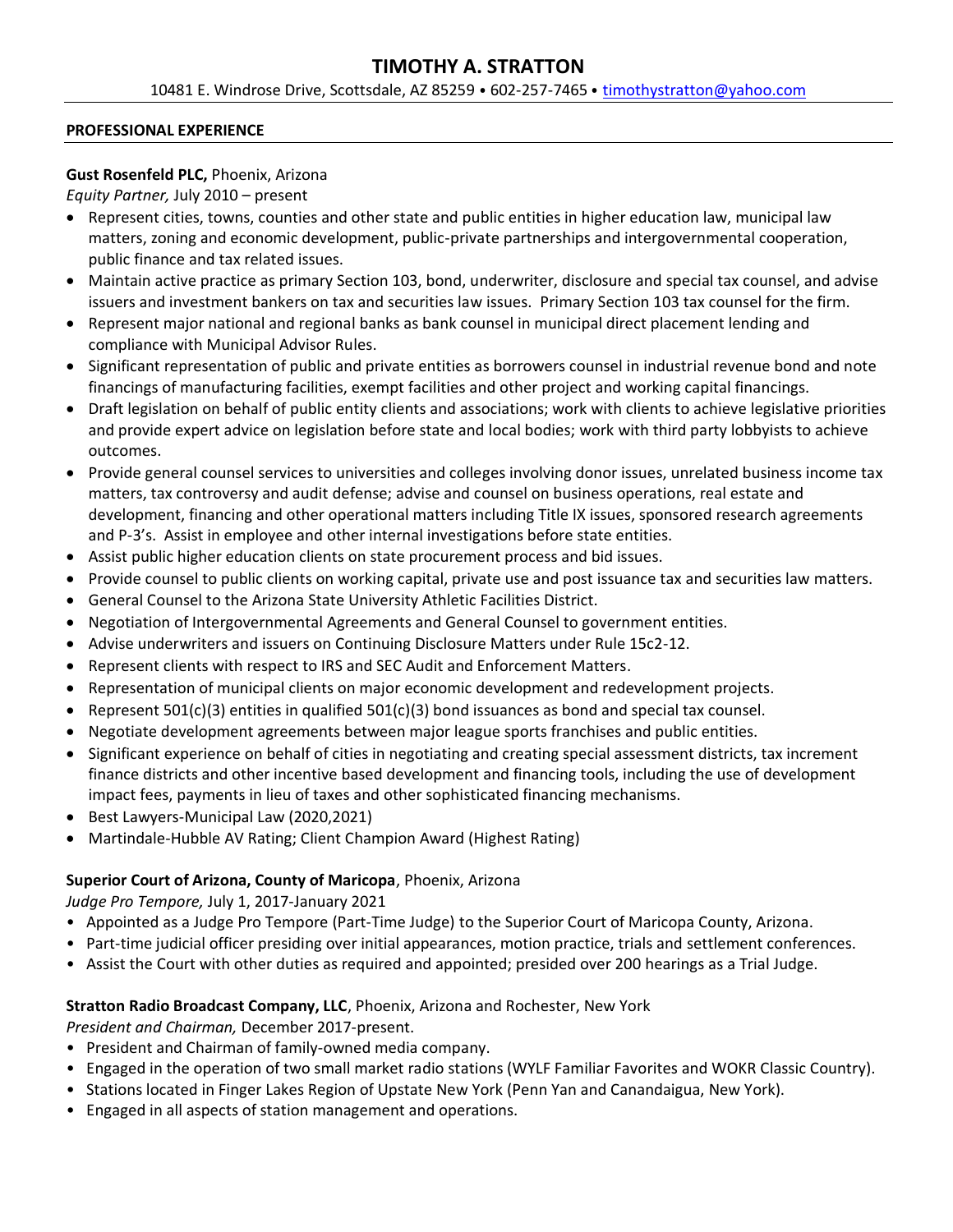## **Ice Miller LLP,** Chicago, Illinois

*Senior Counsel*, May 2007 - July 2010

- Counseled colleges and universities, local governments, school districts and investment banking clients in all matters related to public finance.
- Maintained active practice as bond, underwriter's and disclosure counsel.
- Successfully closed hundreds of Illinois municipal bond transactions.
- Provided legislative assistance to wide array of public clients including cities, counties and other special districts.
- Managed Section 103 tax work related to tax-exempt bonds and taxable Build America Bonds and Recovery Zone Bonds.
- Served as special counsel to Illinois Counties in establishing Recovery Zones and Recovery Zone Bond Programs.
- Successfully worked with intergovernmental agencies and public entities to craft intergovernmental agreements, development agreements and economic development incentives and programs.
- Served as general counsel to universities and colleges and counseled clients on matters such as donor issues, unrelated business income tax matters, and tax controversy and audit defense. Work with university and college foundations on foundation tax and management issues.
- Successfully represented Illinois municipalities in TIF Bond financings, Special Service Areas and development projects across the state.

## **Hutchinson, Shockey, Erley & Co.,** Chicago, Illinois

*Vice President*, May 2006 -- May 2007

- As investment banker, worked with school districts on numerous school district financings.
- Passed Series 7 and Series 63 securities exams.

## **Chapman and Cutler LLP**, Chicago, Illinois.

*Associate*, October 2002 -- May 2006

- Engaged in the counsel of governmental entities, underwriters and investment bankers on securities and tax matters related to the issuance of municipal bonds and other types of governmental borrowings.
- Responsible for the preparation and review of municipal ordinances, resolutions, and other documentation related to bond transactions and other municipal matters.
- Worked with both underwriters and issuers in structuring, pricing and closing of financings.
- Drafted Preliminary and Final Official Statements, Bond Purchase Agreements and other disclosure documents related to municipal financings.
- Drafted legislation and reviewed proposed statutory amendments to the Illinois Compiled Statutes on finance related matters.

## **Zukowski, Rogers, Floor & McArdle,** Crystal Lake, Illinois

*Associate*, June 2001 -- October 2002

- Practiced in the areas of general municipal government, land use and zoning law.
- Gained experience in governance issues, including utility franchise agreements, development agreements, open meetings law, parliamentary procedure and freedom of information act issues.
- Served as primary legal Counsel for the Crystal Lake Park District (November 1999-September 2001).
- As Assistant Legal Counsel for the Village of Lake in the Hills, assisted in hearings for zoning board and plan commission, and handled work related to the comprehensive revision of the Village Zoning Ordinance; advised Village on matters relating to the operation and expansion of the Chicago-Lake in the Hills Airport; prepared and counseled client on development related issues, including developer agreements, home rule powers and economic development.
- Attended Circuit Court calls and conducted motion practice for municipal clients.
- Represented clients in Commercial Litigation and Controversies.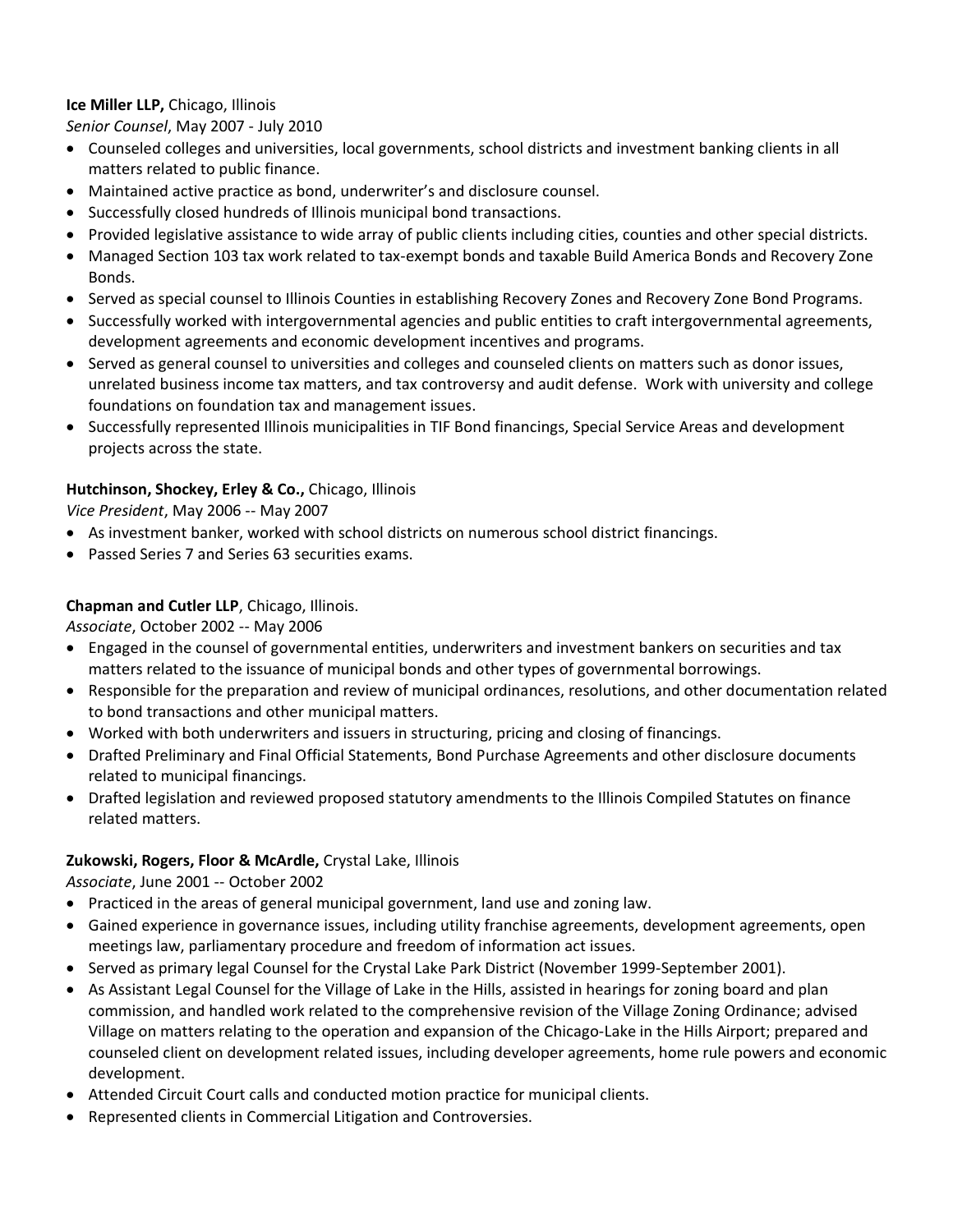## **Franz & Kerrick,** Crystal Lake, Illinois

*Law Clerk and Associate Attorney*, May 1999 – July 2001

- Assisted small business owners and individuals in business planning, corporate formation, and general business issues.
- Attended and conducted depositions and discovery review for clients.
- Represented clients in the Illinois Circuit Courts. Prepared complaints and legal briefs in condemnation actions and other commercial litigation matters.
- Attended motion calls and pre-trial settlement conferences.

#### **United States District Court for the Western District of Michigan,** Lansing, Michigan *Judicial Extern for the Honorable David W. McKeague*, Fall 1998 -- 1999

#### **PUBLICATIONS AND PRESENTATIONS**

- Chair of the Securities Law Hot Topics Panel; National Association of Bond Lawyers, Tax and Securities Law Institute, Washington, D.C. (2017);
- Balancing the Establishment Clause and the Free Exercise Clause, the Challenges Facing Public Entities in the Financing and Support of Religious Activities and Institutions and a New Constitutional Perspective, Illinois Municipal League Review Magazine, Feature Article, September, 2017;
- Chair of the Ethics and Professional Responsibility Panel; National Association of Bond Lawyer, Bond Attorney Workshop, Chicago, Illinois (2015, 2016, 2017);
- Co-Editor, Federal Securities Law of Municipal Bonds Deskbook, Seventh Edition, Matthew Bender & Company, Inc. (est 2017);
- Contributor, Federal Securities Laws of Municipal Bonds Deskbook, Sixth Edition, Matthew Bender & Company,  $Inc.(2014)$ ;
- Community Building Through Referendum, presentation to the Illinois Association of Park District's Annual Conference (January, 2010);
- Recovery Zone Bonds, presentation to the Illinois Association of School Business Officials (January, 2010);
- ARRA Borrowing; National Council of School Attorneys Conference (October, 2009, Seattle, WA);
- Need Funding?, a joint presentation with the Illinois Finance Authority to the Township Officials of Illinois, November 15, 2005, Peoria, Illinois;
- Short Term Borrowing Alternatives for School Districts, presentation to the Illinois Association of School Administrators. (April, 2005, Springfield, Illinois);
- Debt Options for Illinois School Districts, presentation to the Illinois Association of School Boards Tri Conference (November, 2004);
- Short Term Cash Flow Borrowing, presentation to the Illinois Association of School Business Officials, (February 2004, Springfield, Illinois);
- Borrowing Alternatives for Illinois Community Colleges, presentation to the Illinois Community College Trustees Association, (November, 2003, Chicago, Illinois);
- Steps to Head off Financial Disaster for Illinois School Districts, presentation to the Illinois Association of School Boards Tri Conference, (November, 2003, Chicago, Illinois);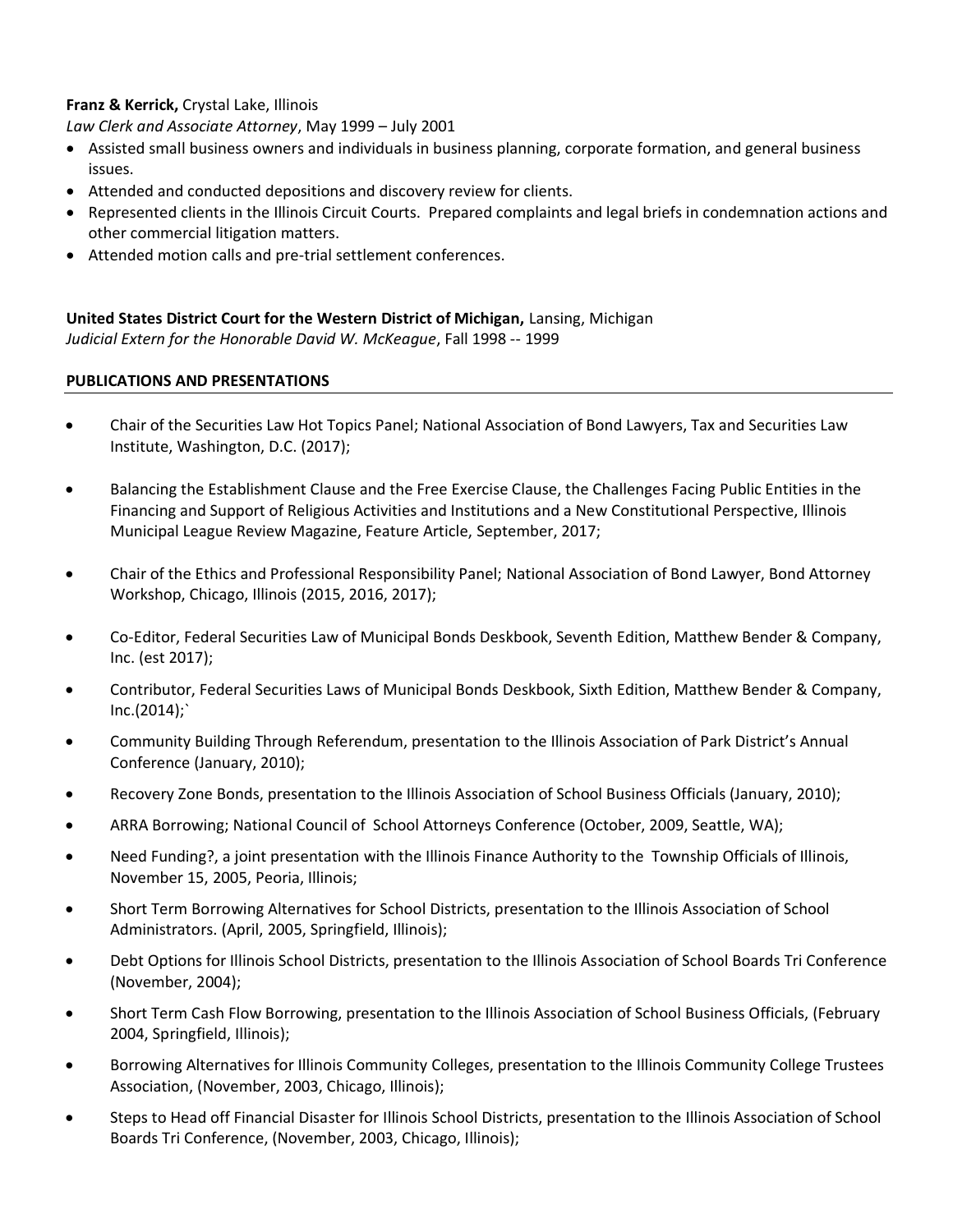- New Business on the Board Agenda? Consideration vs. Action, Illinois Parks and Recreation Magazine (May/June 2002);
- Enforcement of Cable Television Customer Service Standards by Local Municipalities, Illinois Municipal Review Magazine (February 2002);
- Community Colleges and the Bidding Process, Illinois Community College Trustee Association (November 2001);
- The Constitution and Public Property, Regulating Access and Use of Public Parks and Other Open Spaces, Illinois Municipal Review Magazine (May 2002).
- Local Enforcement of Cable Television Customer Service Standards, Thompson Publishing Group, (January, 2003).

#### **PROFESSIONAL ASSOCIATIONS AND LEADERSHIP ROLES**

- Supreme Court of Arizona—Committee on Examinations, Dec 2017-present
	- o Member of Committee of Examinations (Bar Examiners) which oversees and administers the Arizona Bar Exam.
	- o Appointed by Chief Justice Scott Bales on the recommendation of the State Bar of Arizona.
- Arizona Board for Charter Schools—Board Member, March, 2021-present
	- o Appointed by Governor Doug Ducey to the State Charter School Board and confirmed by the Arizona Senate.
	- $\circ$  The Board oversees the state charter school system and works with other policy makers on education policy in Arizona.
- National Association of College and University Business Officials ("NACUBO"), 2007-present
- Illinois State Bar Association, July 1999 present
	- o Councilmember to the Local Government Law Section, 2005-2007; Standing Committee on Attorney Registration and Discipline, June 2001 -- June 2002.
- Illinois Community College Trustee's Association
	- o Involved with legislative activity and lobbying efforts for the advancement of Illinois Community Colleges.
	- o Illinois Municipal League ("IML").
	- o Moderated discussion on municipal cable television franchise agreements and other related issues at IML Annual Conference, September 2002; Authored numerous articles on legal issues impacting Illinois municipalities for the IML Magazine).
	- o Illinois Association of Park Districts.
	- o Served a three year term on the state park district association Legislative Committee where I counseled the committee on public finance and bonding legislation.
- City of Scottsdale Industrial Development Authority
	- o Appointed by City Council to six-year term to the Board of Directors of the Industrial Development Authority, November, 2014-present
	- o Treasurer, Scottsdale IDA, 2016-2018
	- o Vice President, Scottsdale IDA, 2019-present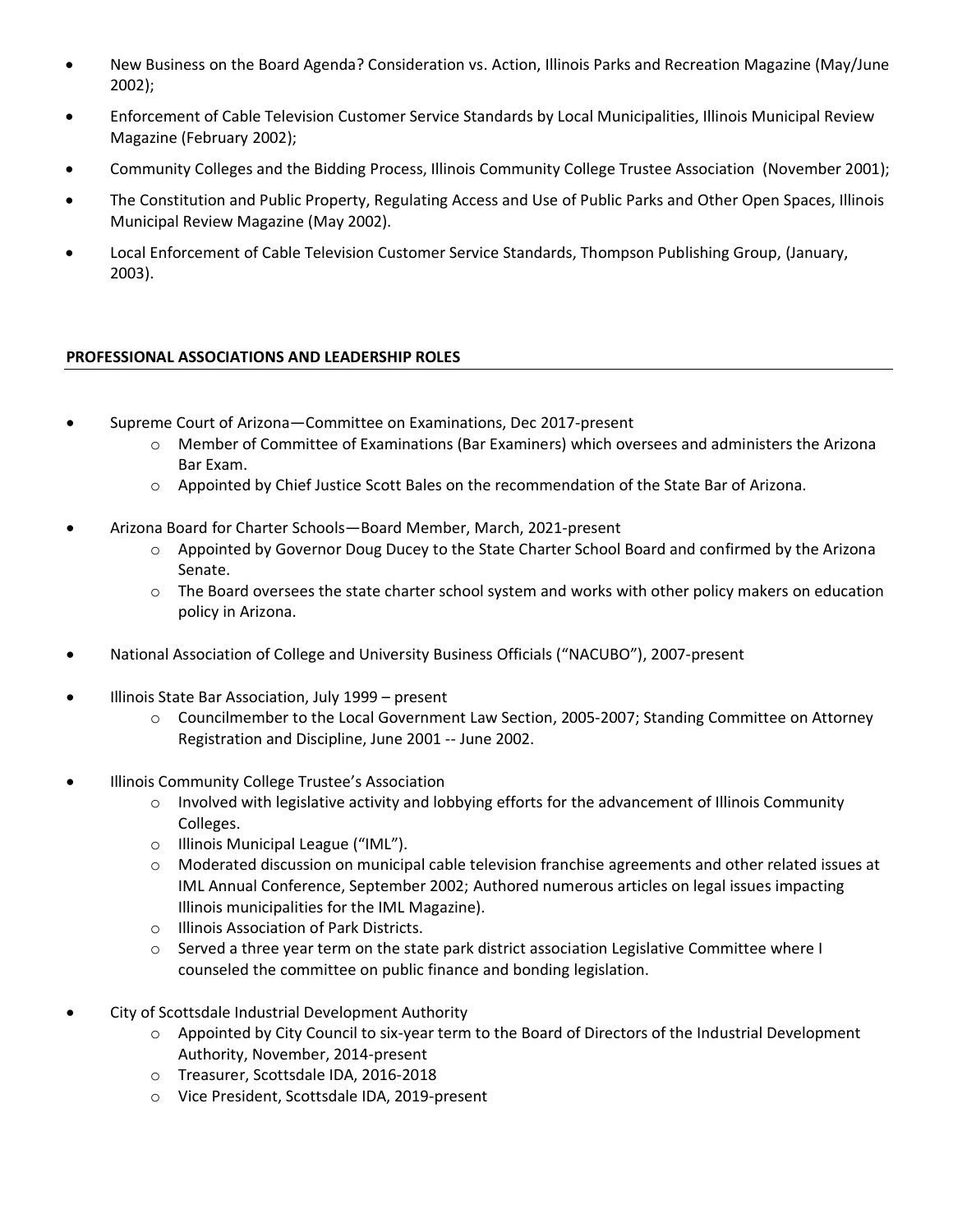- City of Scottsdale, Arizona
	- o Chairman and Member of the Board of Adjustment (Zoning Board), January 2012-November, 2014; Appointed to second term, March, 2021.
- Illinois General Assembly
	- o 2008 nominee for State Representative -- received general election endorsement from Chicago Tribune and Lake County News Sun.
- Glencoe Park District, Glencoe, Illinois
	- o Elected Park District Commissioner (2007-2010)
	- o Vice President of Park Board.
	- o Served two years as District Treasurer of the Park District.
- Village of Glencoe, Glencoe, Illinois
	- o Zoning Commissioner, Glencoe Zoning Board of Appeals, June 2005 April 2009.
	- o Member of the Glencoe Human Relations Forum, January 2004 June 2005.
	- o Served as a member of a special residents' panel of the Glencoe Plan Commission reviewing the downtown comprehensive plan, January 2004.
- McHenry County College District No. 526, Counties of McHenry, Lake, Kane and Boone and State of Illinois, Crystal Lake, Illinois, April 2001 - May 2004
	- o Elected Trustee of the College Board of Trustees at the April, 2001 Illinois Consolidated Election.
	- o Vice Chairman of the Board of Trustees (November 2002-August 2003).
	- o McHenry County College Presidential Search Committee (Board Representative)
	- o Chairman of the Policy Committee.

## **BAR MEMBERSHIPS**

Illinois Arizona United States District Court, Northern District of Illinois United States District Court of Arizona United States Court of Appeals, 9<sup>th</sup> Circuit United States Tax Court

## **EDUCATION**

## **Western Michigan University Cooley Law School**, Lansing, Michigan

*Juris Doctorate*, *cum laude*, May, 1999.

- Top 16% of class.
- Senior Editorial Staff Member, *Thomas M. Cooley Journal of Clinical and Practical Law*.
- Awarded Certificates of Merit for Highest Grade in Class: (1) Torts; (2) Property Law; and (3) East-West Trade Law.
- Served as a Student Magistrate on the Grade Appeals Board.
- Teaching Assistant Torts I and II classes.

**The University of San Diego Law School,** San Diego, California, 1997-1998 Summer programs in Moscow, Russia; Barcelona, Spain and London, England.